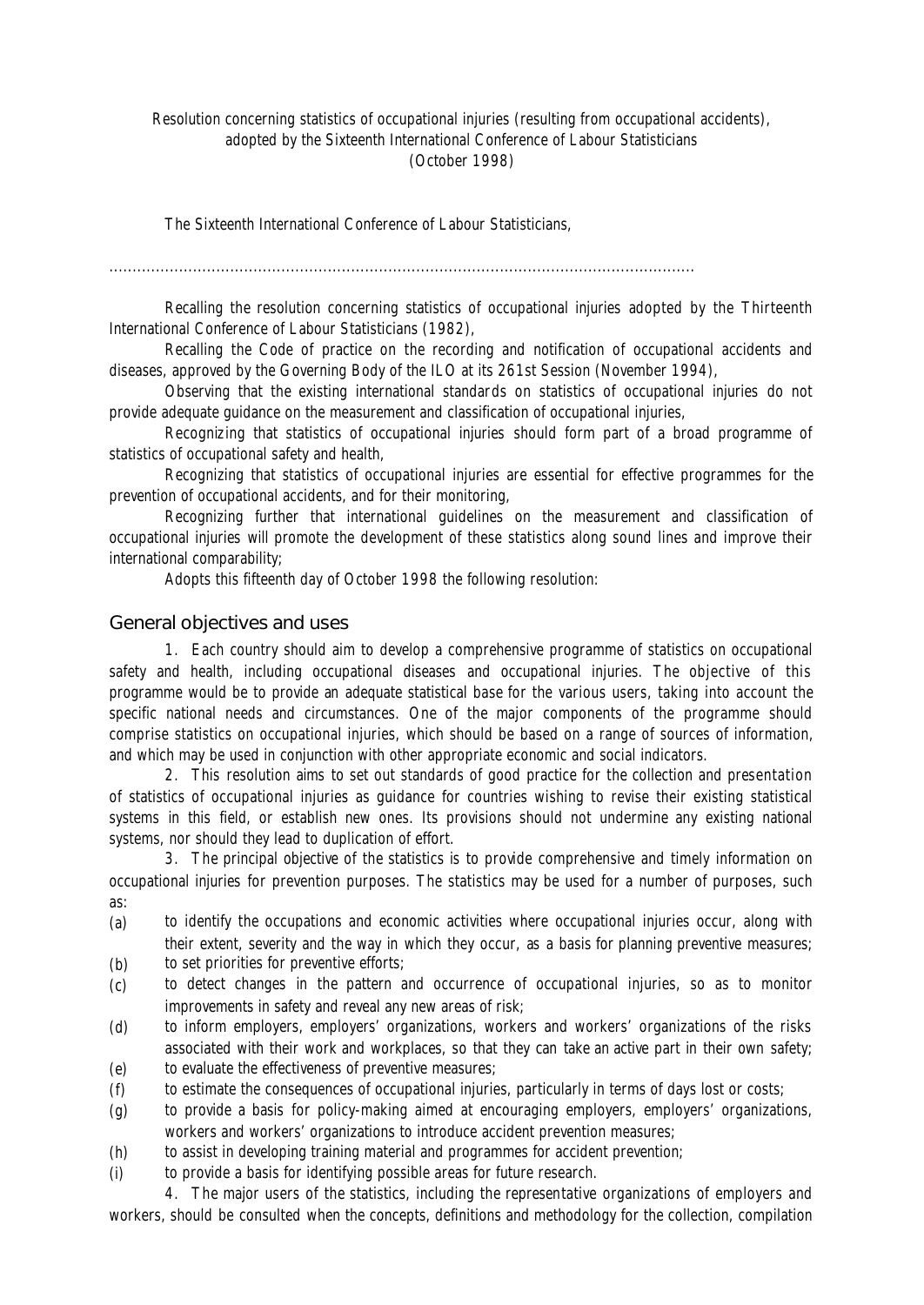and dissemination of the statistics are designed or revised, with a view to taking into account their needs and obtaining their cooperation.

# Terms and definitions

5. For the purposes of statistics of occupational injuries, the following terms and definitions are used:

(a) *occupational accident*: an unexpected and unplanned occurrence, including acts of violence, arising out of or in connection with work which results in one or more workers incurring a personal injury, disease or death;

as occupational accidents are to be considered travel, transport or road traffic accidents in which workers are injured and which arise out of or in the course of work, i.e. while engaged in an economic activity, or at work, or carrying on the business of the employer;

- (b) *commuting accident*: an accident occurring on the habitual route, in either direction, between the place of work or work-related training and:
	- (i) the worker's principal or secondary residence;
	- (ii) the place where the worker usually takes his or her meals; or
	- (iii) the place where he or she usually receives his or her remuneration;

which results in death or personal injury;

- (c) *occupational injury*: any personal injury, disease or death resulting from an occupational accident; an occupational injury is therefore distinct from an occupational disease, which is a disease contracted as a result of an exposure over a period of time to risk factors arising from work activity;
- (d) *case of occupational injury*: the case of one worker incurring an occupational injury as a result of one occupational accident;
- (e) *incapacity for work*: inability of the victim, due to an occupational injury, to perform the normal duties of work in the job or post occupied at the time of the occupational accident.

# Coverage

6. The various sources of statistics should, where practical, cover all occupational injuries, as defined in paragraph 5, including non-fatal injuries causing an absence from work of at least one day, excluding the day of the accident, and fatal injuries. Where it is practical and considered relevant to include injuries resulting from commuting accidents, the information relating to them should be compiled and disseminated separately.

7. Where practical, the statistics should cover all workers regardless of their status in employment (for example, employee, employer and own-account worker). The coverage should include child workers,<sup>1</sup> informal sector workers and homeworkers, where they exist.

8. The statistics should in principle cover the whole country, all branches of economic activity and all sectors of the economy. A case of occupational injury occurring while a worker is outside the country of normal residence should be included in the statistics of the country within whose jurisdiction the accident took place.

# Types of data

9. Countries should aim to collect the following types of information regarding cases of occupational injury:

(a) information about the enterprise, establishment or local unit:

- (i) location;
- (ii) economic activity;
- (iii) size (number of workers);
- (b) information about the person injured:
	- (i) sex;

 $1$  This inclusion should not be interpreted as condoning child labour.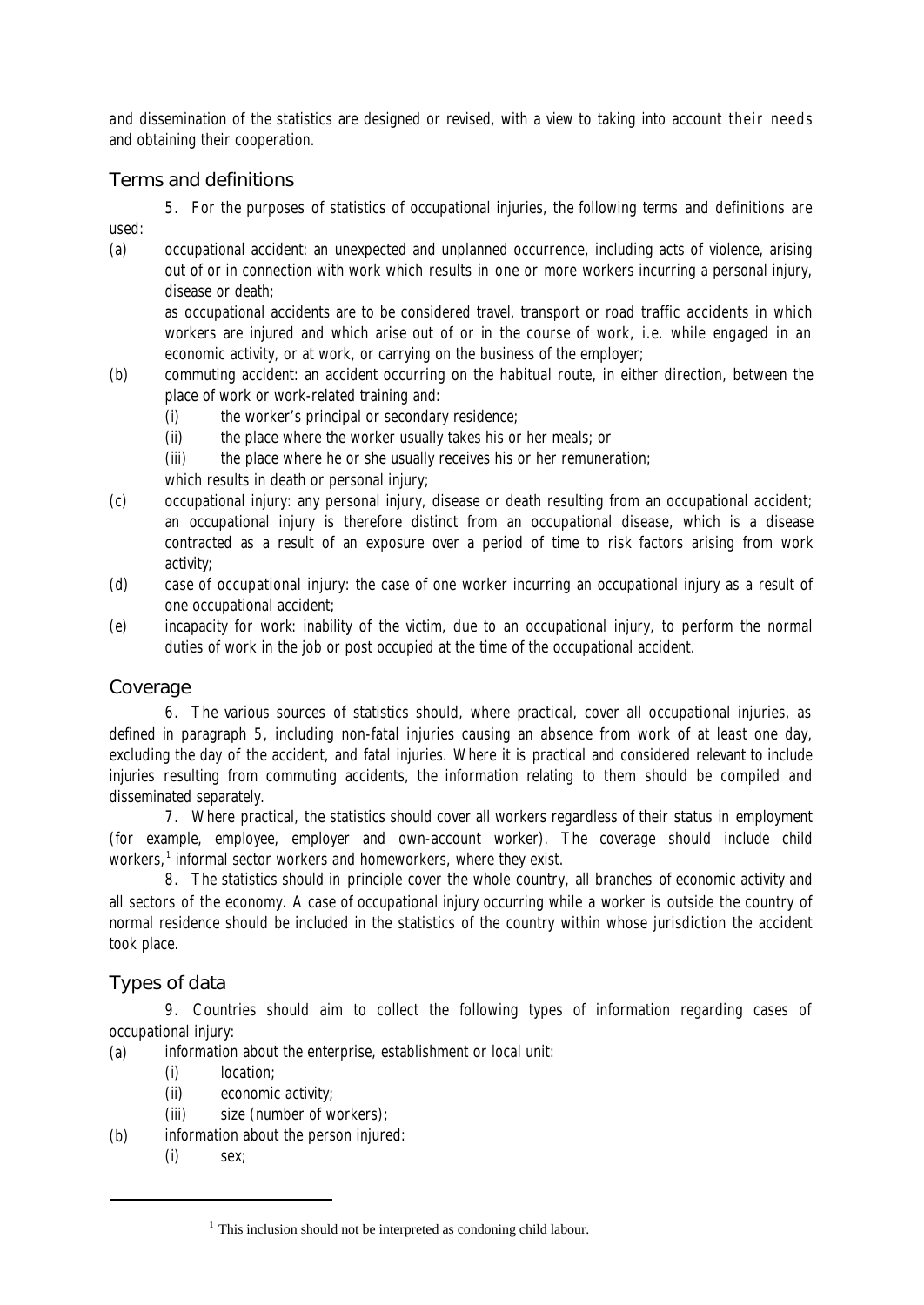- (ii) age;
- (iii) occupation;
- (iv) status in employment;
- (c) information about the injury:
	- (i) whether fatal or non-fatal;
	- (ii) type of injury;
	- (iii) part of body injured;
- (d) information about the accident and its circumstances:
	- (i) type of location of the accident: *such as the usual workplace, another place within the establishment, outside the premises of the establishment*;
	- (ii) date and time of the accident;
	- (iii) mode of injury: *how the person was injured by a physical contact with an item or object which caused the injury or was psychologically affected by an event; if there are several injuries, the mode of the most serious injury should be recorded*;
	- (iv) material agency of injury: *the item, agent, object or product associated with the injury, i.e. the physical tool, object, element, etc. with which the victim came into contact and was injured by; if there are several injuries, the material agency associated with the most serious injury should be recorded.*

10. The programme of statistics can include studies to assess the value of further information as, for example, given below. Countries which thus find this or other information useful could continue to develop their programme of statistics further, especially for more serious cases of occupational injuries and fatalities.

- (a) information about the injury:
	- (i) incapacity for work expressed in calendar days of absence from work;
- (b) information about the accident and its circumstances:
	- (i) shift, start time of work of the injured person and hours worked in the activity when the accident occurred;
	- (ii) the total number of workers injured in the accident;
	- (iii) place of occurrence: *the type of place where the accident occurred, such as a production or construction area, trade or service area, farm, street or highway*;
	- (iv) work process in which the injured person was engaged when the accident occurred: *the main type or kind of work being carried out by the victim during the period up to the accident (this is a subset of the tasks covered by the occupation of the victim), such as setting up machines, cleaning of working area, teaching*;
	- (v) specific activity of the injured person at the time of the accident: *the activity actually being carried out by the victim when the accident occurred; the duration of the activity may range from very short to long; it may or may not be associated with an item or object, such as feeding the machine, operating transport equipment, carrying loads*;
	- (vi) material agency associated with the specific activity of the injured person: *the tool, object, element, product, etc., used by the victim in the specific activity when the accident happened (this may not necessarily be implicated in the accident), such as floors, doors, hand tools, mobile cranes;*
	- (vii) deviation which resulted in the accident: *what occurred in an abnormal way, deviating from the normal way of working or the normal process, i.e. what went wrong, the event leading to the accident, such as breakage, loss of control of machine, fall of person, aggression; if there are several interlinked or successive events, the last one should be recorded;*
	- (viii) material agency associated with the deviation: *the tool, object, element, product, etc. linked with what occurred in an abnormal way, such as floors, doors, hand tools, mobile cranes.*

11. Where injuries due to commuting accidents are covered, information corresponding to that provided for in paragraph 9 should be collected, as well as the following:

- (a) place of accident;
- (b) the injured person's mode of transport;
- (c) the injured person's transport role;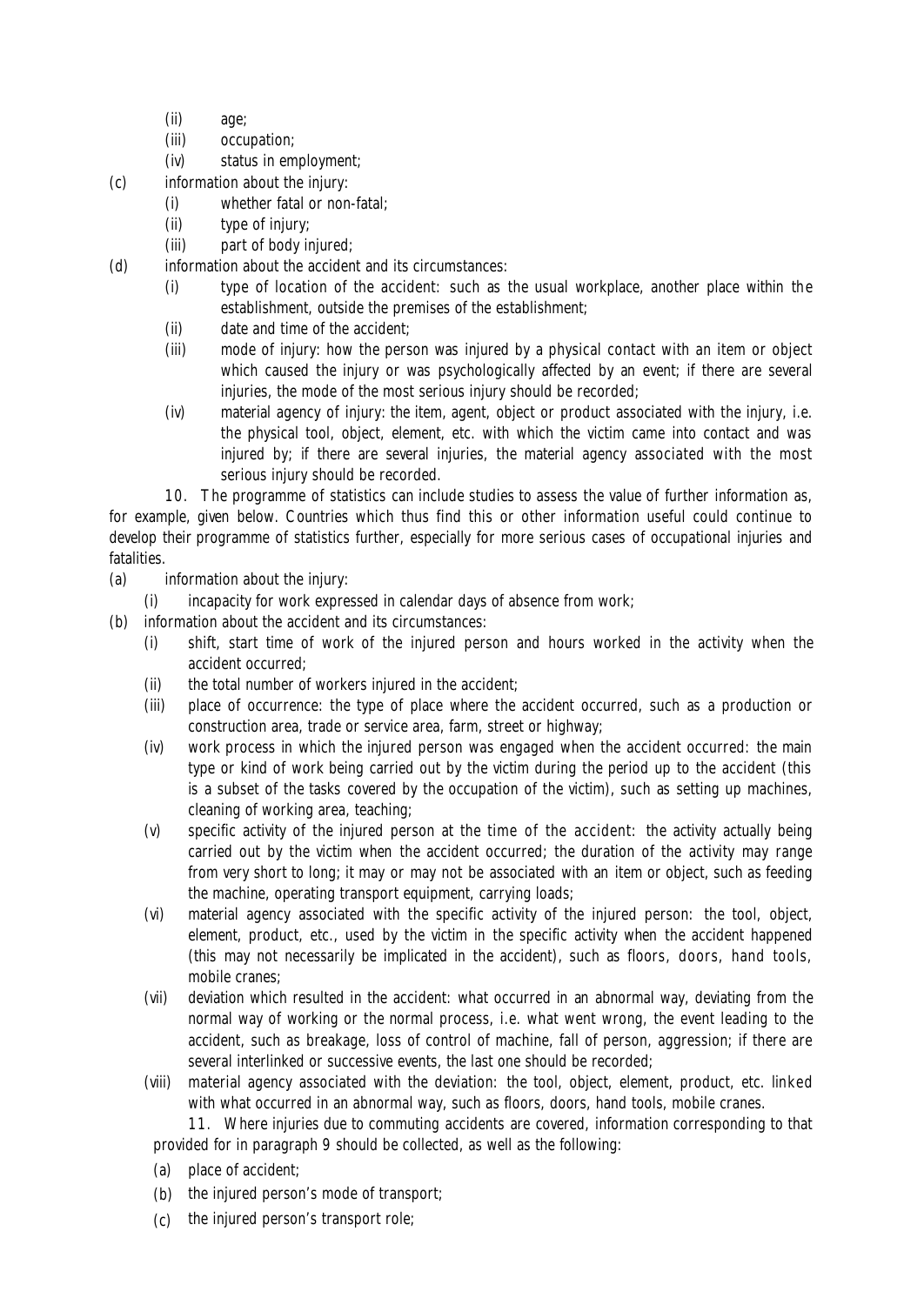(d) the mode of transport of the counterpart (if any).

## Measurement

### *Occupational injury*

12. The unit of observation should be the *case of occupational injury*, i.e. the case of one worker incurring an occupational injury as a result of one occupational accident. If a person is injured in more than one occupational accident during the reference period, each case of injury to that person should be counted separately. Recurrent absences due to an injury resulting from a single occupational accident should be treated as the continuation of the same case of occupational injury, not as new cases. Where more than one person is injured in a single accident, each case of occupational injury should be counted separately.

### *Fatal occupational injury*

13. For measurement purposes, a fatal occupational injury is an occupational injury leading to death within one year of the day of the occupational accident.

### *Time lost due to occupational injuries*

14. Time lost should be measured separately for each case of occupational injury leading to temporary incapacity for work of a maximum of one year. In order to assess the severity of the injury, time lost should be measured in terms of the number of calendar days during which the injured person is temporarily incapacitated, based on the information available at the time the statistics are compiled. If it is measured in workdays, attempts should be made to assess the total number of calendar days lost.

15. The time lost should be measured inclusively from the day after the day of the accident, to the day prior to the day of return to work. In the case of recurrent absences due to a single case of occupational injury, each period of absence should be measured as above, and the resulting number of days lost for each period summed to arrive at the total for the case of injury. Temporary absences from work of less than one day for medical treatment should not be included in time lost.

16. The time lost as a result of permanent incapacity for work or fatal occupational injuries may also be estimated. In these cases, the data should be compiled and disseminated separately from data relating to temporary incapacity for work.

## Reference period and periodicity

17. For a given reference period, the statistics should relate to the number of cases of occupational injury occurring during the period and the total time lost as a result of those cases of injury. Cases of fatal injury should be included in the statistics for the reference period during which the occupational accident occurred.

18. The statistics should be compiled at least once a year for a reference period of not more than a year. Where seasonal trends may be considered to be important, the statistics may be compiled more frequently, using shorter reference periods, such as a month or a quarter.

### Comparative measures

19. In order to permit meaningful comparisons of the statistics, for example between different periods, economic activities, regions and countries, account needs to be taken of the differences in employment size, changes in the number of workers in the reference group, as well as in the hours worked by those in the reference group. A number of rates which take into account these differences may be calculated, including the following measures, which are among those most useful for comparing information at both the national and international levels. The term "workers in the reference group" refers to those workers in the particular group under consideration and covered by the source of the statistics of occupational injuries (for example those of a specific sex or in a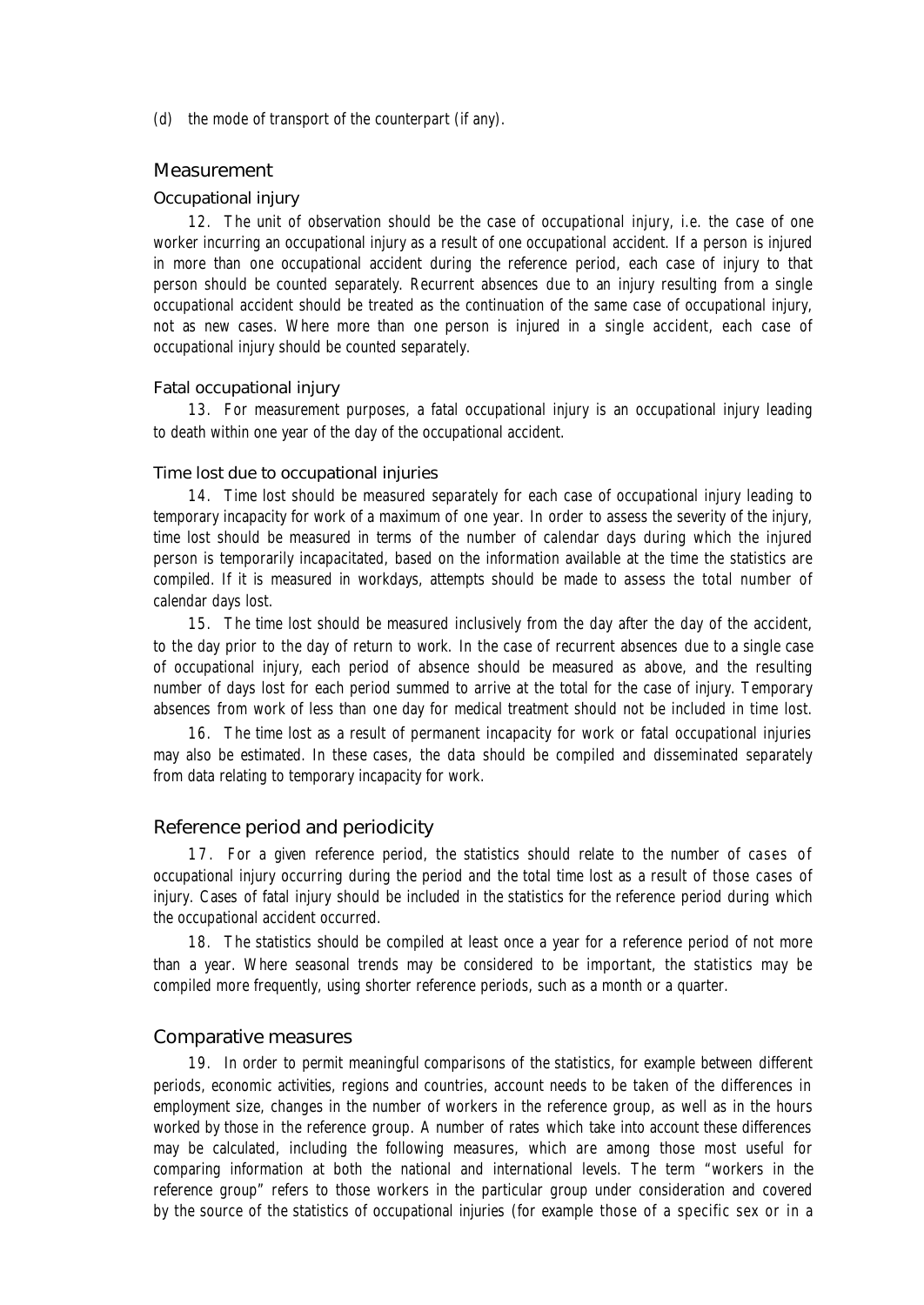specific economic activity, occupation, region, age group, or any combination of these, or those covered by a particular insurance scheme).

For each of the measures below, the numerator and the denominator should have the same coverage. For example, if self-employed persons are covered in the statistics of occupational injuries they should also be covered in the denominator.

(a) The frequency rate of new cases of occupational injury:

Number of new cases of occupational injury during the reference period  $- x 1,000,000$ Total number of hours worked by workers in the

reference group during the reference period

This may be calculated separately for fatal and non-fatal occupational injuries. Ideally, the denominator should be the number of hours actually worked by workers in the reference group. If this is not possible, it may be calculated on the basis of normal hours of work, taking into account entitlements to periods of paid absence from work, such as paid vacations, paid sick leave and public holidays.

(b) The incidence rate of new cases of occupational injury:

Number of new cases of occupational injury

during the reference period

 $\frac{1}{x}$  x 1,000

Total number of workers in the reference group during the reference period

This may be calculated separately for fatal and non-fatal injuries. The number of workers in the reference group should be the average for the reference period. In calculating the average, account should be taken of the hours normally worked by those persons. The number of those working part time should be converted to full-time equivalents.

(c) The severity rate of new cases of occupational injury:

Number of days lost as a result of new cases of occupational injury during the reference period  $- x 1,000,000$ 

Total amount of time worked by workers in the

reference group during the reference period

This should be calculated only for temporary incapacity for work. The amount of time worked by workers in the reference group should preferably be measured in hours worked.

(d) Days lost per new case of occupational injury:

Median or mean of the number of days lost for each new case of occupational injury during the reference period.

All the measures may be calculated according to economic activity, occupation, age group, etc., or any combination of these.

## Dissemination

20. The statistics of occupational injuries that are compiled should be disseminated regularly, at least once a year; preliminary figures should be released no later than one year after the end of each reference period. The disseminated data should include time series, as well as the data for the most recent reference period. Any revisions to figures released in the past should be clearly indicated in newly disseminated data.

21. Detailed descriptions of the sources, concepts, definitions and methodology used in collecting and compiling the statistics on occupational injuries should be:

- (a) produced and updated to reflect significant changes;
- (b) disseminated by the competent body;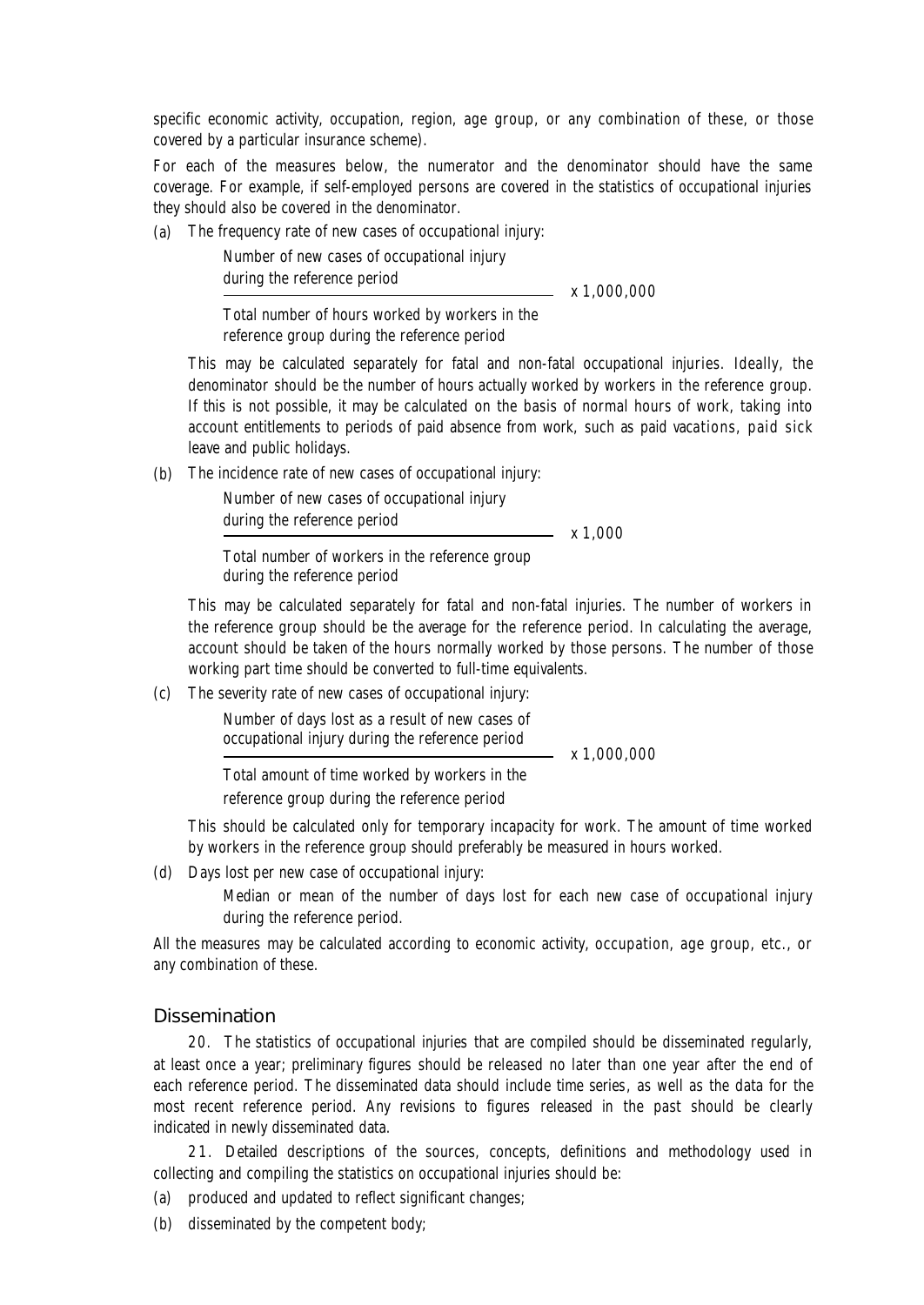### (c) communicated to the ILO.

22. In order to promote the comparability of the statistics among countries whose national statistical practices do not conform closely to the international standards, the disseminated data should be accompanied by an explanation of any divergences from those standards.

23. Dissemination may take the form of printed publications, electronic data sets, etc. Where possible, the relevant competent authority should make data available on the Internet, so as to facilitate analysis by users throughout the world. The statistics should be disseminated in such a way that the disclosure of any information relating to an individual statistical unit, such as a person, household, an establishment or an enterprise is not possible, unless prior permission has been obtained from the individual units concerned.

24. Each year, countries should communicate to the ILO the statistics on occupational injuries (not including individual cases) requested for dissemination by the ILO in its *Yearbook of Labour Statistics* and other forms.

### Sources of data

25. In compiling statistics of occupational injuries, various sources of information should be used in order to provide as full a picture as possible of the situation at a given point in time and to give an estimate of any under-reporting which may occur. For example, consideration could be given to periodically supplementing the information available from systems for the notification of compensation of occupational injuries by adding brief modules of questions to existing survey questionnaires, such as those used for establishment surveys for employment and wages, and for labour force surveys. In addition, the feasibility of developing new sources should be examined.

26. Where data from different sources are used together, attempts should be made to ensure that the concepts, definitions, coverage and classifications used by the different sources are consistent. To this end, it would be useful to establish a coordinating committee at the national level, comprising representatives of government, other producers of statistics on occupational injuries, and employers' and workers' organizations. In addition, efforts should be made to harmonize the statistics compiled from different sources and by different bodies.

## Classification

27. The data should be classified at least according to major branch of economic activity and as far as possible according to other significant characteristics of persons injured, of enterprises or establishments, of occupational injuries and of occupational accidents for which information is collected in accordance with paragraph 9. Countries should attempt to use classifications that are either comparable with or can be related to the most recent versions of the relevant international classifications, where these exist. Annexes A to F provide the most recent versions of the international classifications below, up to the second level, where available. It may however be desirable, for accident prevention purposes, for countries to classify their data at a greater level of detail.

- *• International Standard Industrial Classification of All Economic Activities* (ISIC), Revision 3 (1990).
- Classification according to employment size of establishments, as in the *International Recommendations for Industrial Statistics,* Rev. 1 (1983).
- *International Standard Classification of Occupations, ISCO-88.*
- *International Classification of Status in Employment, ICSE-93.*
- Type of injury, from the *International Statistical Classification of Diseases and Related Health Problems, ICD-10 (*1992).
- Part of body injured, from the *International Statistical Classification of Diseases and Related Health Problems, ICD-10 (*1992).

The ILO should develop and disseminate classifications to replace or supplement the existing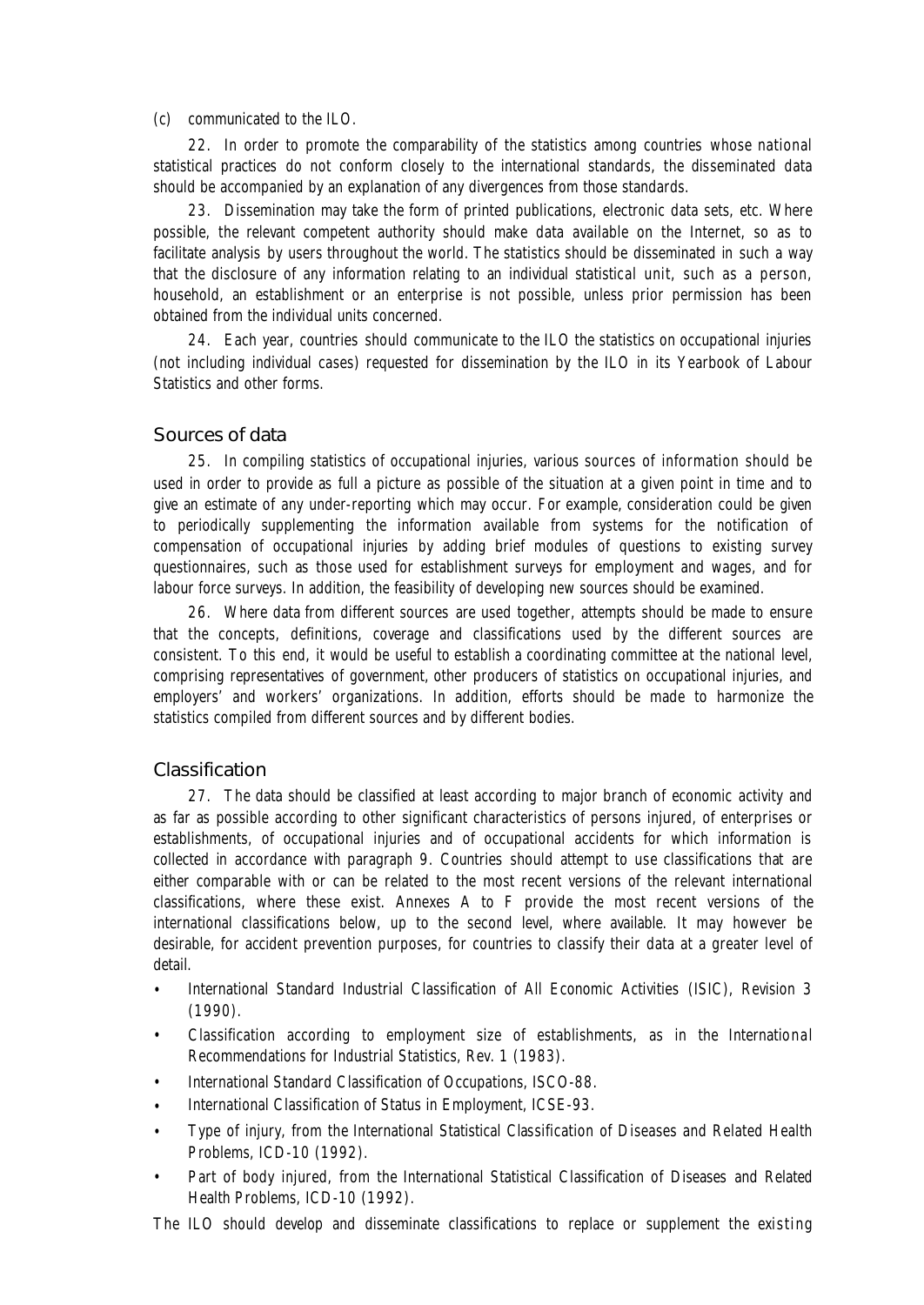schemes adopted by the Tenth ICLS in 1962 for the variables listed below:

- type of location of the accident;
- mode of injury;
- material agency of injury.

28. The ILO should develop and disseminate classifications to replace or supplement the existing schemes adopted by the Tenth ICLS in 1962, for variables such as those given below. Furthermore, the ILO should encourage and help countries to develop their own classifications to give further information which they can use for their purposes.

For occupational injuries:

- place of occurrence;
- work process;
- specific activity;
- deviation:
- material agency associated with the specific activity or the deviation.

For injuries due to commuting accidents:

- place of accident;
- injured person's mode of transport;
- injured person's transport role;
- mode of transport of counterpart.

# Further action

29. The ILO should prepare a manual to provide technical guidance on the contents of this resolution. This manual should also cover the collection of information on occupational injuries in the informal sector and among child workers, the collection of information through household surveys and establishment surveys, the estimation of under-reporting and of costs of occupational injuries, the classifications to be developed as recommended in paragraphs 27 and 28, and how they should be applied, as well as the establishment of a mapping between ICD-10 and the classifications in Annexes E and F. It should also cooperate, as far as possible, with countries in the development of statistics of occupational injuries by providing technical assistance and training.

- 30. Other areas for future work by the ILO include:
- (a) developing standards for statistics of occupational diseases; and
- (b) making worldwide estimates of the number of fatal occupational injuries.

# Annex A

# Classification of economic activities

International Standard Industrial Classification of All Economic Activities, Revision 3<sup>1</sup> (tabulation categories and divisions)

**Code Designation**

- **A Agriculture, hunting and forestry**
- 01 Agriculture, hunting and related service activities
- 02 Forestry, logging and related activities
- **B Fishing**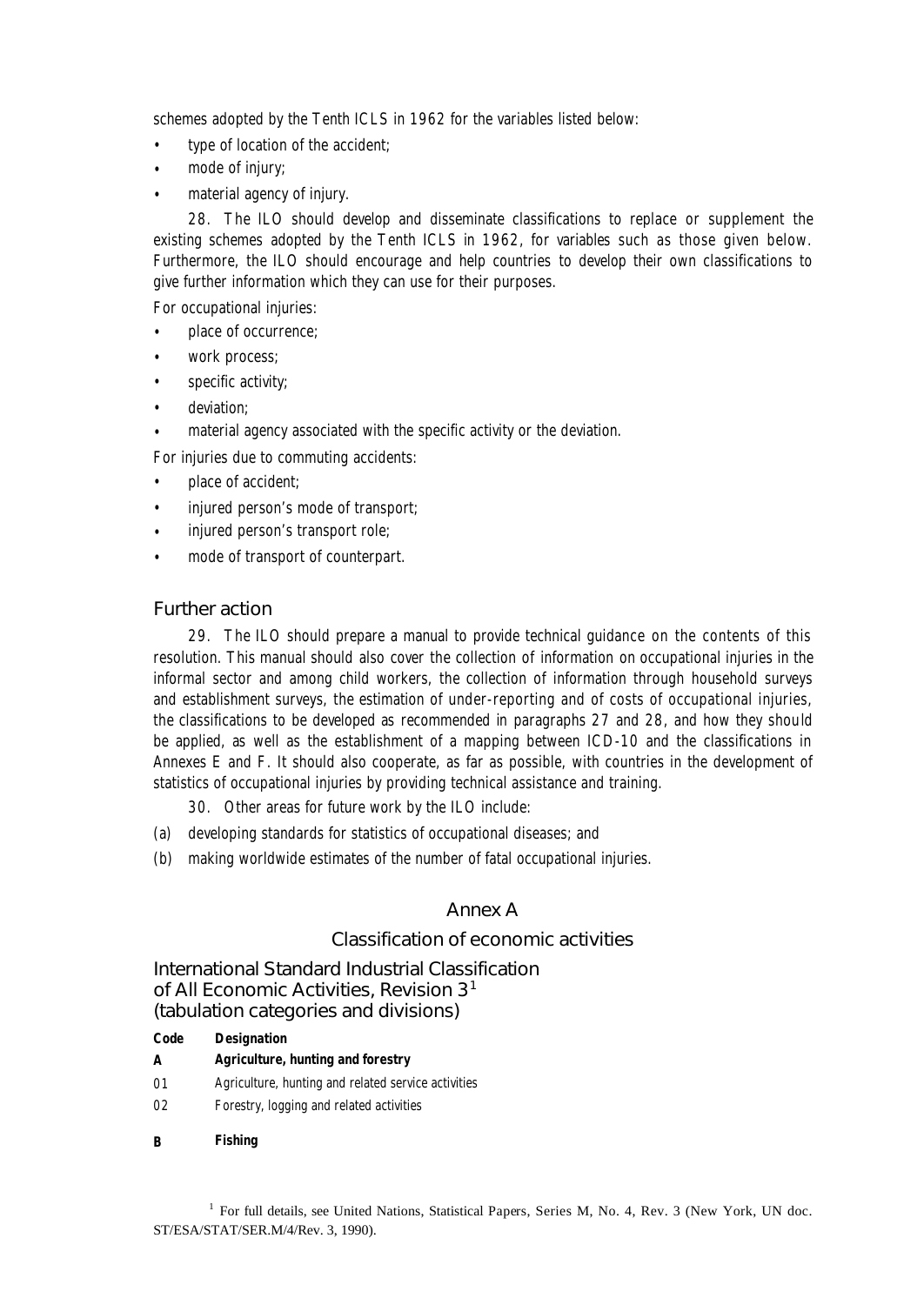| 05       | Fishing, operation of fish hatcheries and fish farms; service activities incidental to fishing                                     |
|----------|------------------------------------------------------------------------------------------------------------------------------------|
| C        | <b>Mining and quarrying</b>                                                                                                        |
| 10       | Mining of coal and lignite; extraction of peat                                                                                     |
| 11       | Extraction of crude petroleum and natural gas; service activities incidental to oil and gas extraction,<br>excluding surveying     |
| 12       | Mining of uranium and thorium ores                                                                                                 |
| 13       | Mining of metal ores                                                                                                               |
| 14       | Other mining and quarrying                                                                                                         |
| D        | <b>Manufacturing</b>                                                                                                               |
| 15       | Manufacture of food products and beverages                                                                                         |
| 16       | Manufacture of tobacco products                                                                                                    |
| 17       | Manufacture of textiles                                                                                                            |
| 18       | Manufacture of wearing apparel; dressing and dyeing of fur                                                                         |
| 19       | Tanning and dressing of leather; manufacture of luggage, handbags, saddlery, harness and footwear                                  |
| 20       | Manufacture of wood and of products of wood and cork, except furniture; manufacture of articles of<br>straw and plaiting materials |
| 21       | Manufacture of paper and paper products                                                                                            |
| 22       | Publishing, printing and reproduction of recorded media                                                                            |
| 23       | Manufacture of coke, refined petroleum products and nuclear fuel                                                                   |
| 24       | Manufacture of chemicals and chemical products                                                                                     |
| 25       | Manufacture of rubber and plastics products                                                                                        |
| 26       | Manufacture of other non-metallic mineral products                                                                                 |
| 27       | Manufacture of basic metals                                                                                                        |
| 28       | Manufacture of fabricated metal products, except machinery and equipment                                                           |
| 29       | Manufacture of machinery and equipment not elsewhere classified                                                                    |
| 30       | Manufacture of office, accounting and computing machinery                                                                          |
| 31       | Manufacture of electrical machinery and apparatus not elsewhere classified                                                         |
| 32       | Manufacture of radio, television and communications equipment and apparatus                                                        |
| 33       | Manufacture of medical, precision and optical instruments, watches and clocks                                                      |
| 34       | Manufacture of motor vehicles, trailers and semi-trailers                                                                          |
| 35       | Manufacture of other transport equipment                                                                                           |
| 36       | Manufacture of furniture; manufacturing, not elsewhere classified                                                                  |
| 37       | Recycling                                                                                                                          |
| Е        | <b>Electricity, gas and water supply</b>                                                                                           |
| 40       | Electricity, gas, steam and hot-water supply                                                                                       |
| 41       | Collection, purification and distribution of water                                                                                 |
| F        | <b>Construction</b>                                                                                                                |
| 45       | Construction                                                                                                                       |
| G        | Wholesale and retail trade; repair of motor vehicles, motorcycles and personal and                                                 |
|          | household goods                                                                                                                    |
| 50       | Sale, maintenance and repair of motor vehicles and motorcycles; retail sale of automotive fuel                                     |
| 51       | Wholesale trade and commission trade, except of motor vehicles and motorcycles                                                     |
| 52       | Retail trade, except of motor vehicles and motorcycles; repair of personal and household goods                                     |
| н        | <b>Hotels and restaurants</b>                                                                                                      |
| 55       | Hotels and restaurants                                                                                                             |
| $\bf{I}$ | <b>Transport, storage and communications</b>                                                                                       |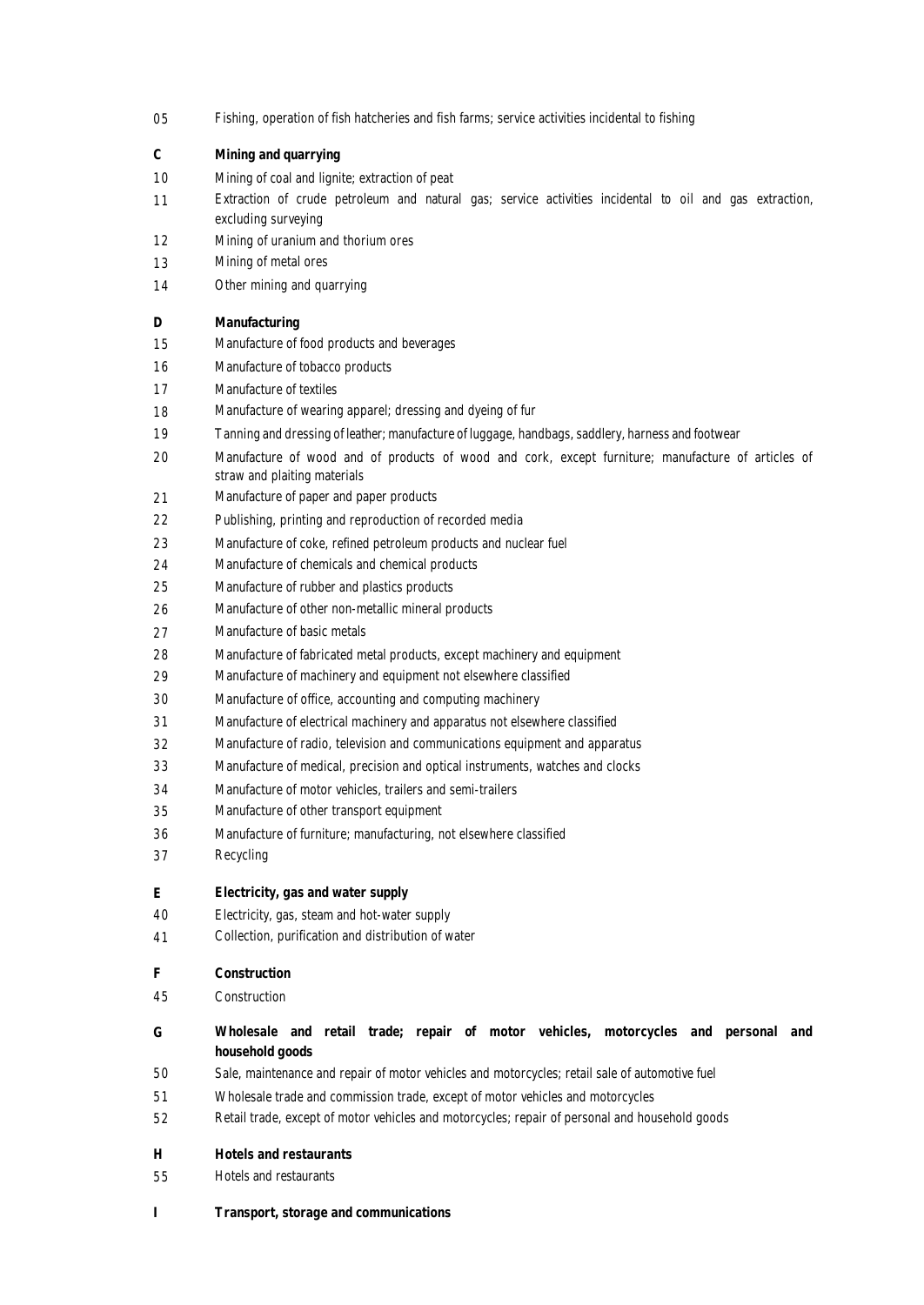- 60 Land transport; transport via pipelines
- 61 Water transport
- 62 Air transport
- 63 Supporting and auxiliary transport activities; activities of travel agencies
- 64 Post and telecommunications

#### **J Financial intermediation**

- 65 Financial intermediation, except insurance and pension funding
- 66 Insurance and pension funding, except compulsory social security
- 67 Activities auxiliary to financial intermediation

### **K Real estate, renting and business activities**

- 70 Real estate activities
- 71 Renting of machinery and equipment without operator and of personal and household goods
- 72 Computer and related activities
- 73 Research and development
- 74 Other business activities

#### **L Public administration and defence; compulsory social security**

75 Public administration and defence; compulsory social security

### **M Education**

80 Education

### **N Health and social work**

85 Health and social work

### **O Other community, social and personal service activities**

- 90 Sewage and refuse disposal, sanitation and similar activities
- 91 Activities of membership organizations, not elsewhere classified
- 92 Recreational, cultural and sporting activities
- 93 Other service activities

#### **P Private households with employed persons**

95 Private households with employed persons

#### **Q Extra-territorial organizations and bodies**

99 Extra-territorial organizations and bodies

# Annex B

# Classification according to size of enterprise, establishment or local unit

The following size classes, expressed in terms of the average number of persons engaged in the enterprise, establishment or local unit are based on those recommended for international comparisons in the 1983 World Programme of Industrial Statistics.<sup>1</sup> For national purposes, ranges should be established according to each country's circumstances and needs.

| <b>Designation</b> |
|--------------------|
|                    |

- A 1 to 4 persons engaged
- B 5 to 9 persons engaged

<sup>1</sup> For full details, see United Nations: *International Recommendations for Industrial Statistics*, Statistical Papers, Series M, No. 48, Rev. 1 (New York, UN doc. ST/ESA/STAT/SER.M/48/Rev. 1, 1983).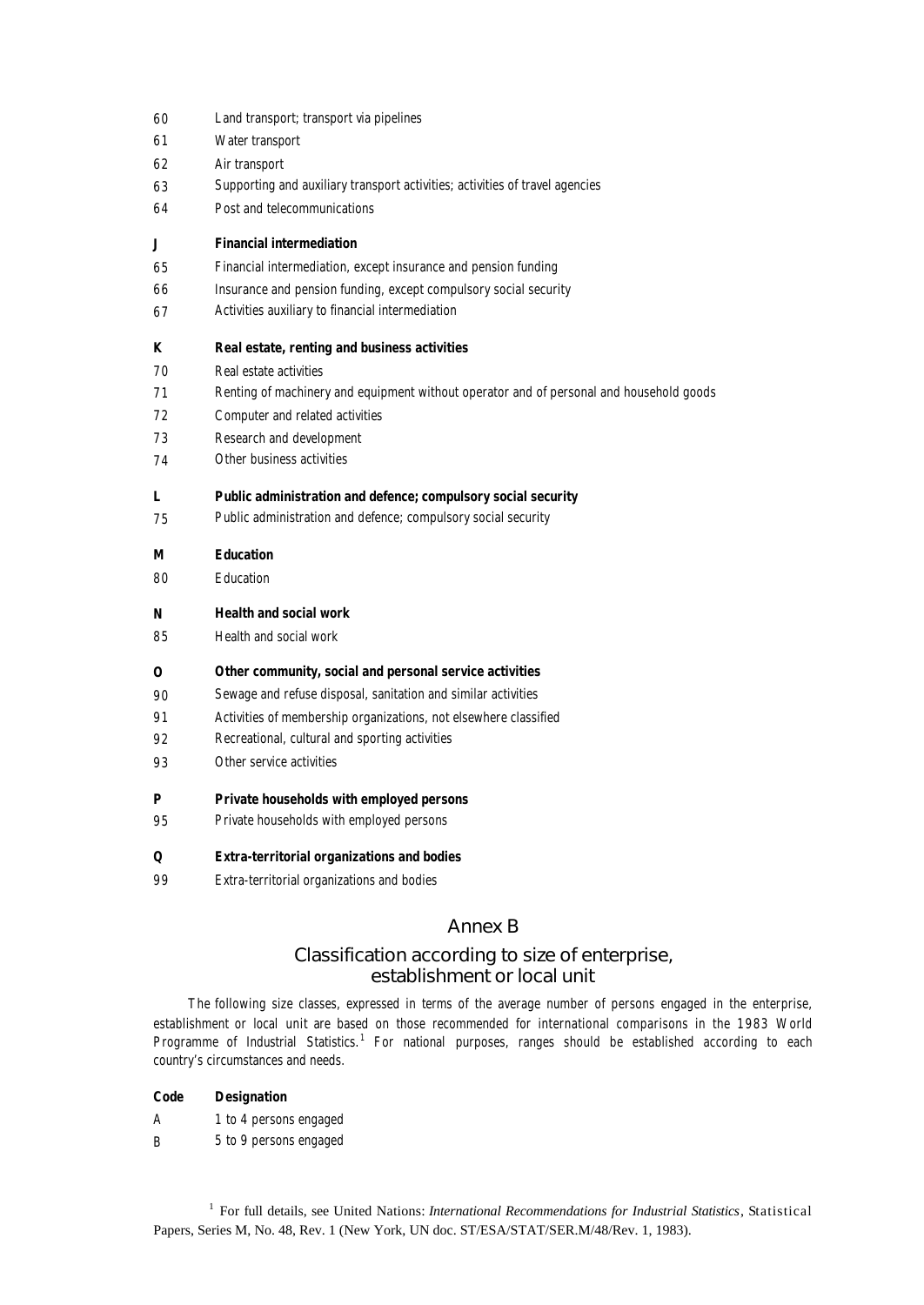- D 20 to 49 persons engaged
- E 50 to 99 persons engaged
- F 100 to 149 persons engaged
- G 150 to 199 persons engaged
- H 200 to 249 persons engaged
- I 250 to 499 persons engaged
- J 500 to 999 persons engaged
- K 1,000 or more persons engaged
- Z Size unknown

# Annex C

# Classification of occupations

International Standard Classification of Occupations, ISCO-88<sup>1</sup> (major groups and sub-major groups)

| Code         | <b>Designation</b>                                           |
|--------------|--------------------------------------------------------------|
| 1            | Legislators, senior officials and managers                   |
| 11           | Legislators and senior officials                             |
| 12           | Corporate managers <sup>2</sup>                              |
| 13           | General managers <sup>3</sup>                                |
| $\mathbf{2}$ | <b>Professionals</b>                                         |
| 2.1          | Physical, mathematical and engineering science professionals |
| 22           | Life science and health professionals                        |
| 23           | Teaching professionals                                       |
| 24           | Other professionals                                          |
| 3            | <b>Technicians and associate professionals</b>               |
| 31           | Physical and engineering science associate professionals     |
| 32           | Life science and health associate professionals              |
| 33           | Teaching associate professionals                             |
| 34           | Other associate professionals                                |
| 4            | <b>Clerks</b>                                                |
| 41           | Office clerks                                                |
| 42           | Customer services clerks                                     |
| 5            | Service workers and shop and market sales workers            |
| 51           | Personal and protective services workers                     |
| 52           | Models, salespersons and demonstrators                       |
| 6            | <b>Skilled agricultural and fishery workers</b>              |
| 61           | Market-oriented skilled agricultural and fishery workers     |
| 62           | Subsistence agricultural and fishery workers                 |
|              |                                                              |
|              |                                                              |

<sup>1</sup> For full details, see ILO *International Standard Classification of Occupations*: ISCO-88 (Geneva, 1990).

 $2$  This sub-major group is intended to include persons who — as directors, chief executives or department managers — manage enterprises requiring a total of three or more managers.

<sup>3</sup> This sub-major group is intended to include persons who manage enterprises on their own behalf, or on behalf of the proprietor, with some non-managerial help and assistance of no more than one other manager.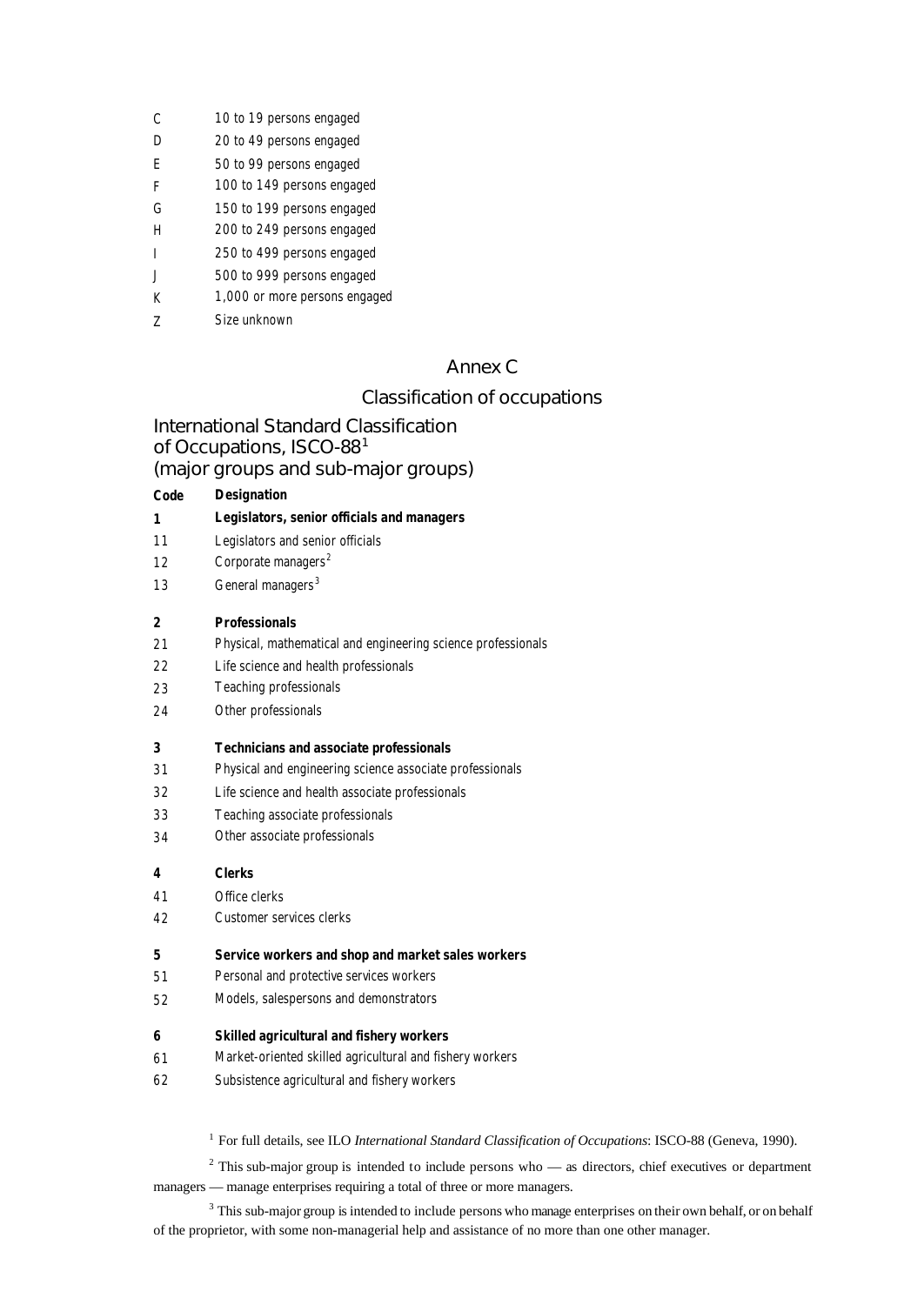### **7 Craft and related trades workers**

- 71 Extraction and building trades workers
- 72 Metal, machinery and related trades workers
- 73 Precision, handicraft, printing and related trades workers
- 74 Other craft and related trades workers

#### **8 Plant and machine operators and assemblers**

- 81 Stationary plant and related operators
- 82 Machinery operators and assemblers
- 83 Drivers and mobile plant operators

#### **9 Elementary occupations**

- 91 Sales and services elementary occupations
- 92 Agricultural, fishery and related labourers
- 93 Labourers in mining, construction, manufacturing and transport

#### **0 Armed forces**

01 Armed forces

# Annex D

## Classification according to status in employment

# International Classification of Status in Employment, ICSE-93<sup>1</sup>

The following text is an extract from the resolution concerning the International Classification of Status in Employment (ICSE) adopted by the Fifteenth International Conference of Labour Statisticians (Geneva, 1993):

#### **II. The ICSE-93 groups** <sup>2</sup>

- 4. The ICSE-93 consists of the following groups, which are defined in section III:
- 1. employees;

among whom countries may need and be able to distinguish "employees with stable contracts" (including "regular employees");

- 2. employers;
- 3. own-account workers;
- 4. members of producers' cooperatives;
- 5. contributing family workers;
- 6. workers not classifiable by status.

#### **III. Group definitions**

- 5. The groups in the ICSE-93 are defined with reference to the distinction between "paid employment" jobs on the one side and "selfemployment"jobs on the other. Groups are defined with reference to oneor more aspects of the economic risk and/or the type of authority which the explicit or implicit employment contract gives the incumbents or to which it subjects them.
- 6. Paid employment jobs are those jobs where theincumbents hold explicit (written or oral) or implicit employment contracts which give them a basic remuneration which is not directly dependent upon the revenue of the unit for which they work (this unit can be a corporation, a non-profit institution, a government unit or a household). Some or all of the tools, capital equipment, information systems and/or premises used by theincumbents may be owned by others, and the incumbents may work under direct supervision of, or according to strict guidelines set by the owner(s) or persons in the owner's employment. (Persons in "paid employment jobs" are typically remunerated by wages and salaries, but may be paid by commission from sales, by piece-rates, bonuses or in-kind payments such as food, housing or training.)
- 7. Self-employment jobs are those jobs where the remuneration is directly dependent upon the profits (or the potential for profits) derived from the goods and services produced (where own consumption is considered to be part of profits). Theincumbents makethe operational decisions affecting the enterprise, or delegatesuch decisions while retaining responsibility for thewelfareof the enterprise. (In this context, "enterprise" includes one-person operations.)
- 8. 1. Employees are all those workers who hold the type of job defined as "paid employment jobs" (cf. paragraph 6). Employees with stable

<sup>1</sup> For full details, see ILO, *Report of the Conference*, Fifteenth International Conference of Labour Statisticians (Geneva, 19-28 Jan. 1993), (Geneva, doc. ICLS/15/D.6(Rev. 1), 1993).

 $2$  For linguistic convenience the group titles and definitions have been formulated in a way which corresponds to the situation where each person holds only one job duringthe reference period. Rules for classifying persons with two or more jobs are given in section V.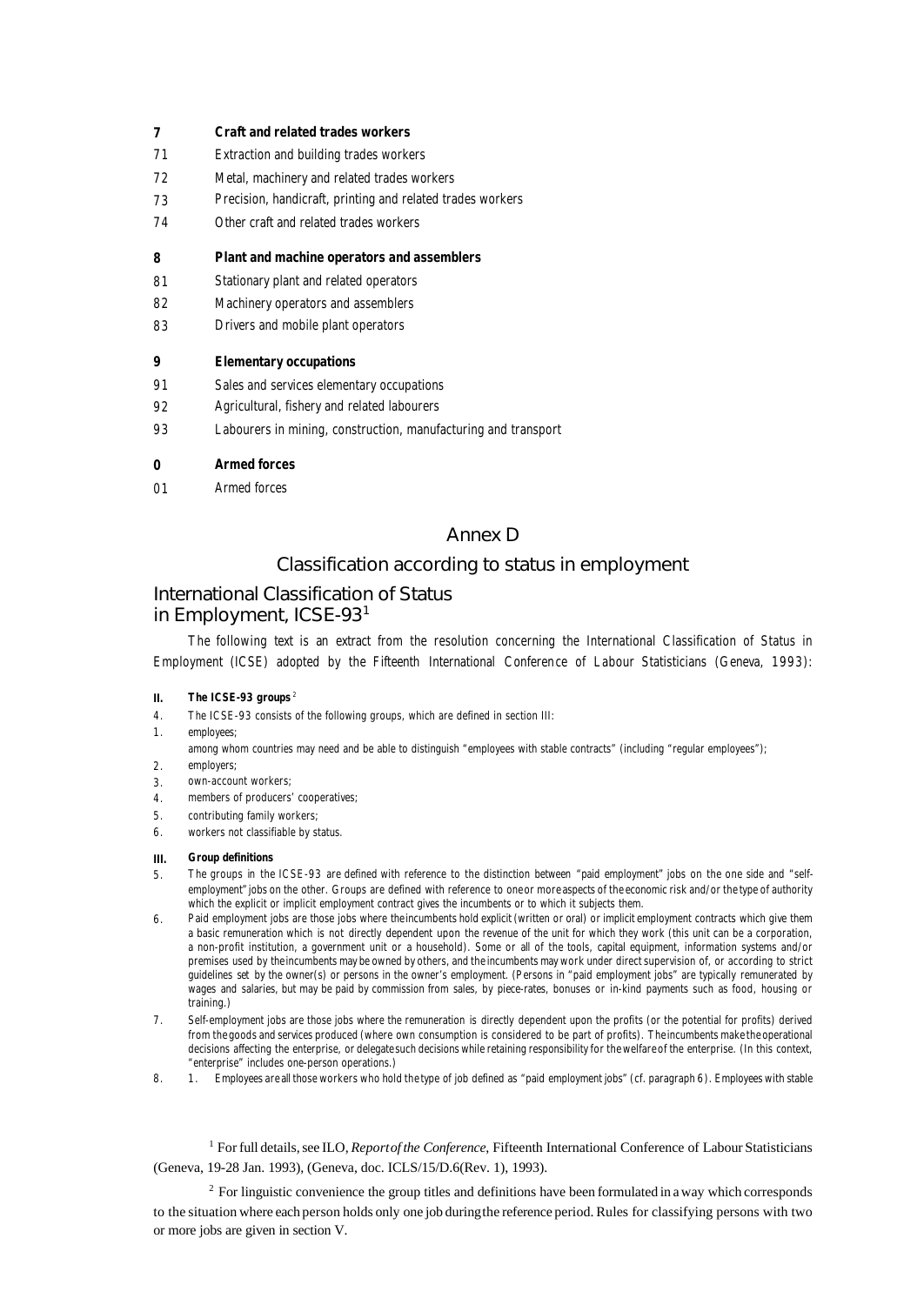contracts are those "employees" who have had, and continue to have, an explicit (written or oral) or implicit contract of employment, or a succession of such contracts, with the same employer on a continuous basis. "On a continuous basis" implies a period of employment which is longer than a specified minimum determined according to national circumstances. (If interruptions are allowed in this minimum period, their maximumduration should also be determined according to national circumstances.) Regular employees are those "employees with stable contracts" for whom the employing organization is responsible for payment of relevant taxes and social security contributions and/or where the contractual relationship is subject to national labour legislation.

- 9. 2. Employers are those workers who, working on their own account or with one or a few partners, hold the type of job defined as a "self-employment job" (cf. paragraph 7) and, in this capacity, on a continuous basis (including the reference period) have engaged one or more persons to work for them in their business as "employee(s)"(cf. paragraph 8). Themeaning of "engage on continuous basis" is to be determined by national circumstances, in a way which is consistent with the definition of "employees with stable contracts" (cf. paragraph 8). (The partners may or may not be members of the same family or household.)
- 10. 3. Own-account workers are those workers who, working on their own account or with one or more partners, hold the type of job defined as a "self-employment job" (cf. paragraph 7), and have not engaged on a continuous basis any "employees" (cf. paragraph 8) to work for them during the reference period. It should be noted that, during the reference period, the members of this group may have engaged "employees", provided that this is on a non-continuous basis. (The partners may or may not be members of the same family or household.)
- 11. 4. Members of producers' cooperatives are workers who hold "self-employment" jobs (cf. paragraph 7) in a cooperative producing goods and services, in which each member takes part on an equal footing with other members in determining the organization of production, sales and/or other work of the establishment, the investments and thedistribution of the proceeds of the establishment amongst their members. (It should be noted that "employees" (cf. paragraph 8) of producers' cooperatives are not to be classified to this group.)
- 12. 5. Contributing family workers are those workers who hold "self-employment" jobs (cf. paragraph 7) in a market-oriented establishment operated by a related person living in the same household, who cannot be regarded as partners, because their degree of commitment to the operation of the establishment, in terms of working time or other factors to be determined by national circumstances, is not at a level comparable to that of the head of the establishment. (Where it is customary for young persons, in particular, to work without pay in an economic enterprise operated by a related person who does not live in the same household, the requirement of "living in the same household" may be eliminated.)
- 13. 6. Workers not classifiable by status include those for whom insufficient relevant information is available, and/or who cannot be included in any of the preceding categories.

# Annex E

# Classification according to type of injury

The following classification is based on the *International Statistical Classification of Diseases and Related Health Problems*, ICD-10.<sup>1</sup> The most serious injury or disease sustained or suffered by the victim should be classified. Where several injuries have been incurred, the most serious one should be classified. The coding given below does not correspond to that given in ICD-10, due to differences in structure.

### **Code Designation**

### **1 Superficial injuries and open wounds**

- 1.01 Superficial injuries (including abrasions, blisters (non-thermal), contusions, puncture wounds (without major open wounds), insect bites (non-venomous)
- 1.02 Open wounds (including cuts, lacerations, puncture wounds (with penetrating foreign body), animal bites)

### **2 Fractures**

- 2.01 Closed fractures
- 2.02 Open fractures
- 2.03 Other fractures (dislocated, displaced)

#### **3 Dislocations, sprains and strains**

(Including avulsions, lacerations, sprains, strains, traumatic haemarthroses, ruptures, subluxations and tears of joints and ligaments)

- 3.01 Dislocations and subluxations
- 3.02 Sprains and strains

#### **4 Traumatic amputations**

(Including traumatic enucleation of the eye)

#### **5 Concussion and internal injuries**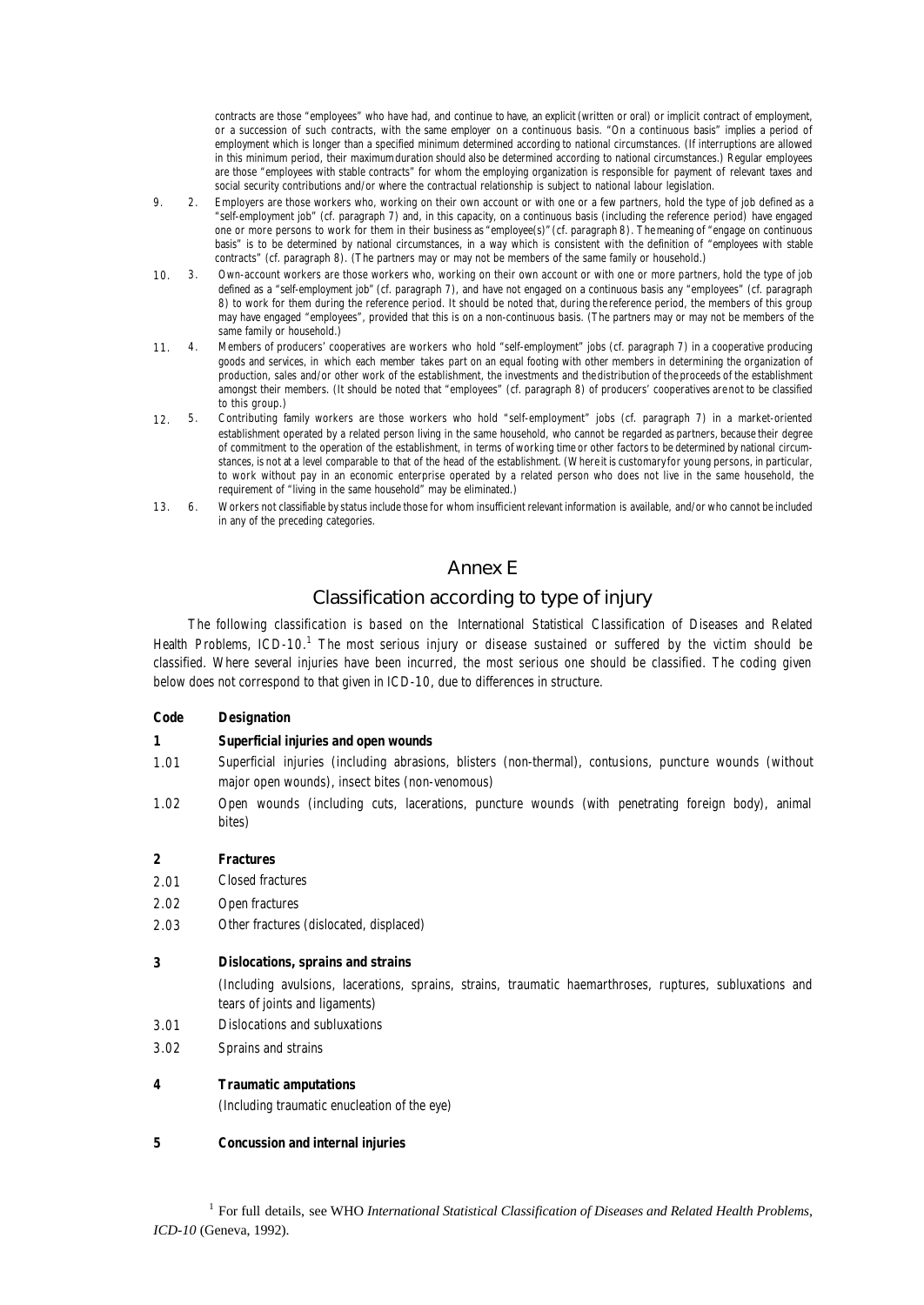(Including blast injuries, bruises, concussion, crushing, lacerations, traumatic haematoma, punctures, ruptures and tears of internal organs)

#### **6 Burns, corrosions, scalds and frostbite**

- 6.01 Burns (thermal) (including from electrical heating appliances, electricity, flames, friction, hot air and hot gases, hot objects, lightning, radiation)
- 6.02 Chemical burns (corrosions)
- 6.03 Scalds
- 6.04 Frostbite

#### **7 Acute poisonings and infections**

- 7.01 Acute poisonings (acute effects of the injection, ingestion, absorption or inhalation of toxic, corrosive or caustic substances; including toxic effects of contact with venomous animals)
- 7.02 Infections (including intestinal infectious diseases, specified zoonoses, protozoal diseases, viral diseases, mycoses)

#### **8 Other specified types of injury**

- 8.01 Effects of radiation
- 8.02 Effects of heat and light
- 8.03 Hypothermia
- 8.04 Effects of air pressure and water pressure
- 8.05 Asphyxiation
- 8.06 Effects of maltreatment (including physical abuse, psychological abuse)
- 8.07 Effects of lightning (shock from lightning, struck by lightning not otherwise specified)
- 8.08 Drowning and non-fatal submersion
- 8.09 Effects of noise and vibration (including acute hearing loss)
- 8.10 Effects of electric current (electrocution, shock from electric current)
- 8.19 Other specified injuries

### **10 Type of injury, unspecified**

## Annex F

# Classification according to the part of body injured

The following classification is based on the *International Statistical Classification of Diseases and Related Health Problems*, ICD-10.<sup>1</sup> The groups relating to multiple locations should be used only to classify cases where the victim suffers from several injuries to different parts of the body and no injury is obviously more severe than the others. In order to designate the side of the body injured, a further digit may be added to the code for the part of body injured, where relevant, as follows:

- 1: right side
- 2: left side
- 3: both sides

The coding given below does not correspond to that given in the ICD-10, due to differences in structure.

| Code | <b>Designation</b> |
|------|--------------------|
|      | Head               |

- 1.1 Scalp, skull, brain and cranial nerves and vessels
- 1.2 Ear(s)
- 1.3 Eye(s)

<sup>1</sup> For full details, see WHO *International Statistical Classification of Diseases and Related Health Problems, ICD-10* (Geneva, 1992).